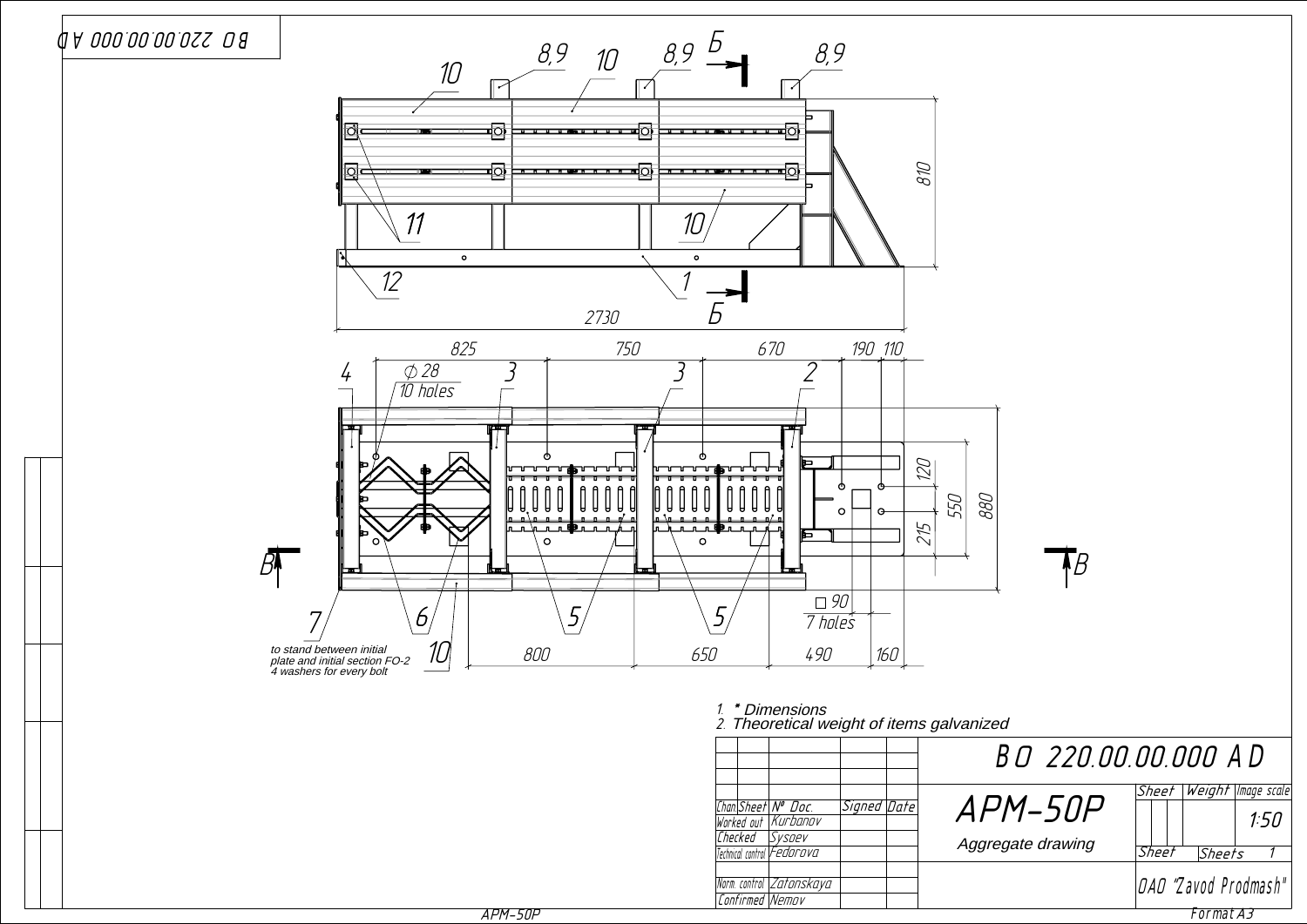

## BO 220.00.00.000 AD

Format A3

 $\frac{1}{2}$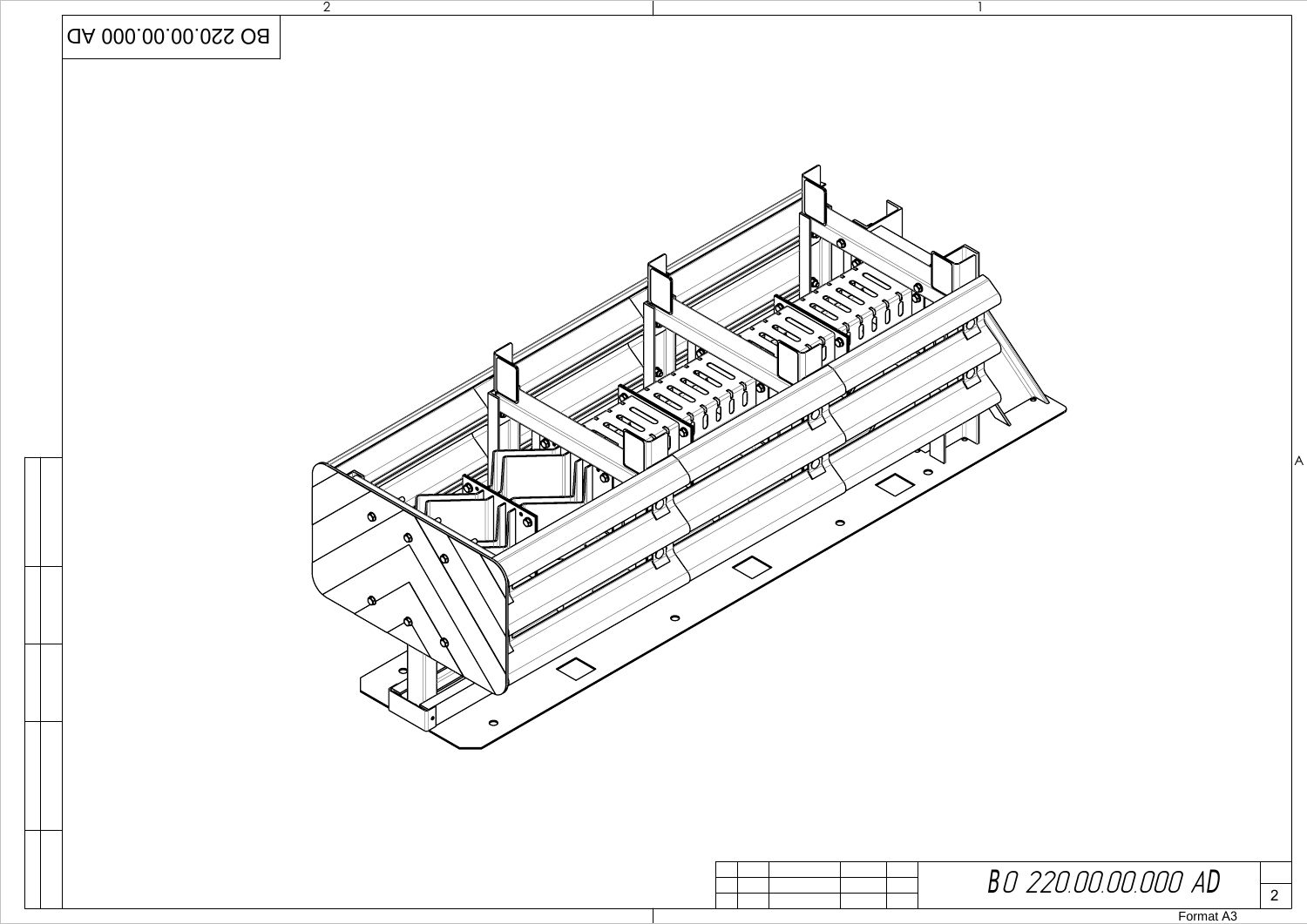